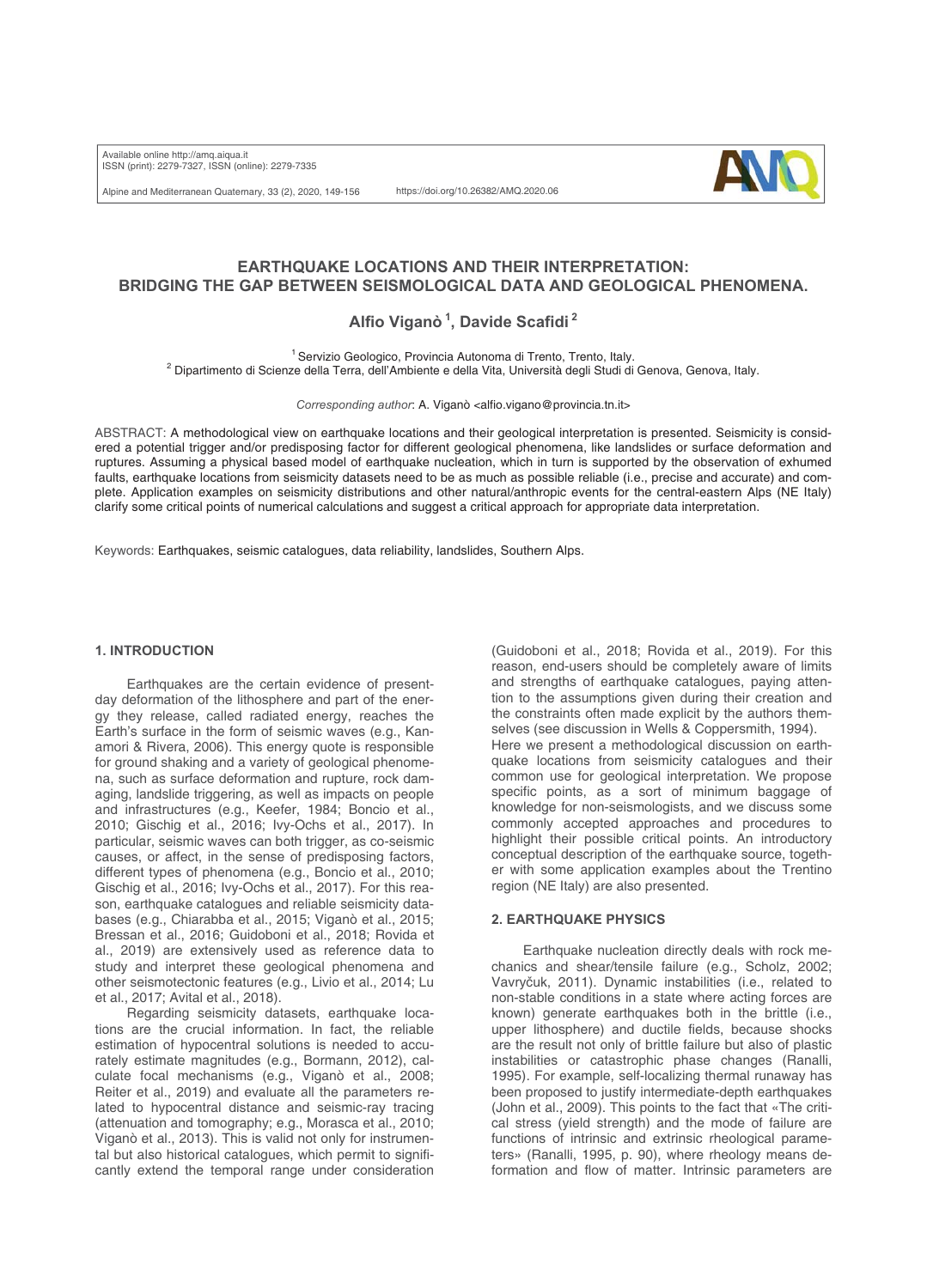

Fig. 1 - Fault models with different degree of conceptual complexity. In the basic model, the fault is a planar surface where stresses acting on the fault plane ( $\sigma$ , normal stress;  $\tau$ , shear stress) and pore fluid pressures inside the fault ( $\sigma_p$ ) are responsible for the seismic rupture. A more advanced model considers contiguous rupture patches, together with lateral splay faults and cataclastic bands (Scholz, 2002). In the real case (Canalone Porta fault in carbonates; Viganò et al., 2011), a complex structure (slip zone, fault core, damage zone; Sibson, 2003) and different types of rocks can be observed (cataclasites and pseudotachylytes).

related to the property of the body (i.e., rock) and thus called material parameters, such as rigidity, compressibility, viscosity. On the contrary, extrinsic parameters are temperature, pressure and time. Material parameters change at varying extrinsic conditions.

Seismicity is strongly dependent on the thermorheological behaviour of rocks and is critically conditioned by extrinsic rheological parameters. For this reason, a great effort is made to estimate the temperature distribution along depth within the lithosphere (e.g., Viganò et al., 2012). This means that thermo-rheological boundaries, intended as delimiting volumes of different intrinsic and/or extrinsic parameters, are important drivers for deformation and earthquake nucleation. A "fault" is not, or at least not only, simply a sliding plane with dislocated blocks (basic model in Figure 1), but the rock volume where acting forces govern the existence of dynamic instabilities as a function of rheological parameters, which in turn could significantly vary in space and time. Within this conceptual framework, seismicity can only partially fill planar surfaces in depth, being mostly located depending on crustal heterogeneities due to different crack density distributions (Bressan et al., 2016). Crustal heterogeneities can be accordingly interpreted as due to lithological variations and different levels of fracturing and/or presence of fluids (Viganò et al., 2013)

All the above considerations have feedback in the observation of exhumed fault. In fact, fault patches and splay faults (i.e., branch of faults) spread displacement over large volumes (advanced model in Figure 1) (e.g., Scholz, 2002; Sibson, 2003). Exhumed faults show very complex structures and are composed of different types of rocks (cataclasites, pseudotachylytes; Sibson & Toy, 2006; Viganò et al., 2011), which are the result of the

mechanical and fluid flow properties of the fault zone (Smith et al., 2013) (real fault in Figure 1).

### **3. EARTHQUAKE LOCATION**

The first goal of seismology is to locate the earthquake, that is calculate where and when the initial seismic rupture occurs within the rock volume (focus or hypocentre). Considering the existence, uniqueness and stability of solutions, this inverse problem is ill-posed (Hadamard, 1923). As usually happens in geophysics (Boaga, 2016), accepted its existence (i.e., earthquake has occurred), the solution is unstable and above all not unique. Viganò et al. (2015) showed that earthquake locations from different regional bulletins can differ significantly (several kilometres between epicentres) and therefore robust and detailed relocations are needed to constrain seismotectonic interpretations. This effect is the result of several causes. At first, station coverage, because recording stations must be in sufficient number and homogeneously distributed around the epicentral area. In seismological terms, it translates to a minimum number of available phase readings (for P- and Swaves) and to a minimum gap value (largest azimuthal separation in degrees between nearby stations as seen from the epicentre; e.g., gap <180°). Secondly, crustal (or Earth) models, because different assumptions on Pand S-wave velocities bring to relevant discrepancies between theoretical and observed phase arrivals times. The critical effect of an appropriate crustal velocity model in areas affected by strong lateral heterogeneities of seismic velocities has been presented by Viganò et al. (2015) for the Trentino region. Thirdly, calculation codes. Among all, Hypoellipse (Lahr, 1999) and NonLinLoc (Lomax et al., 2000) are used worldwide and should be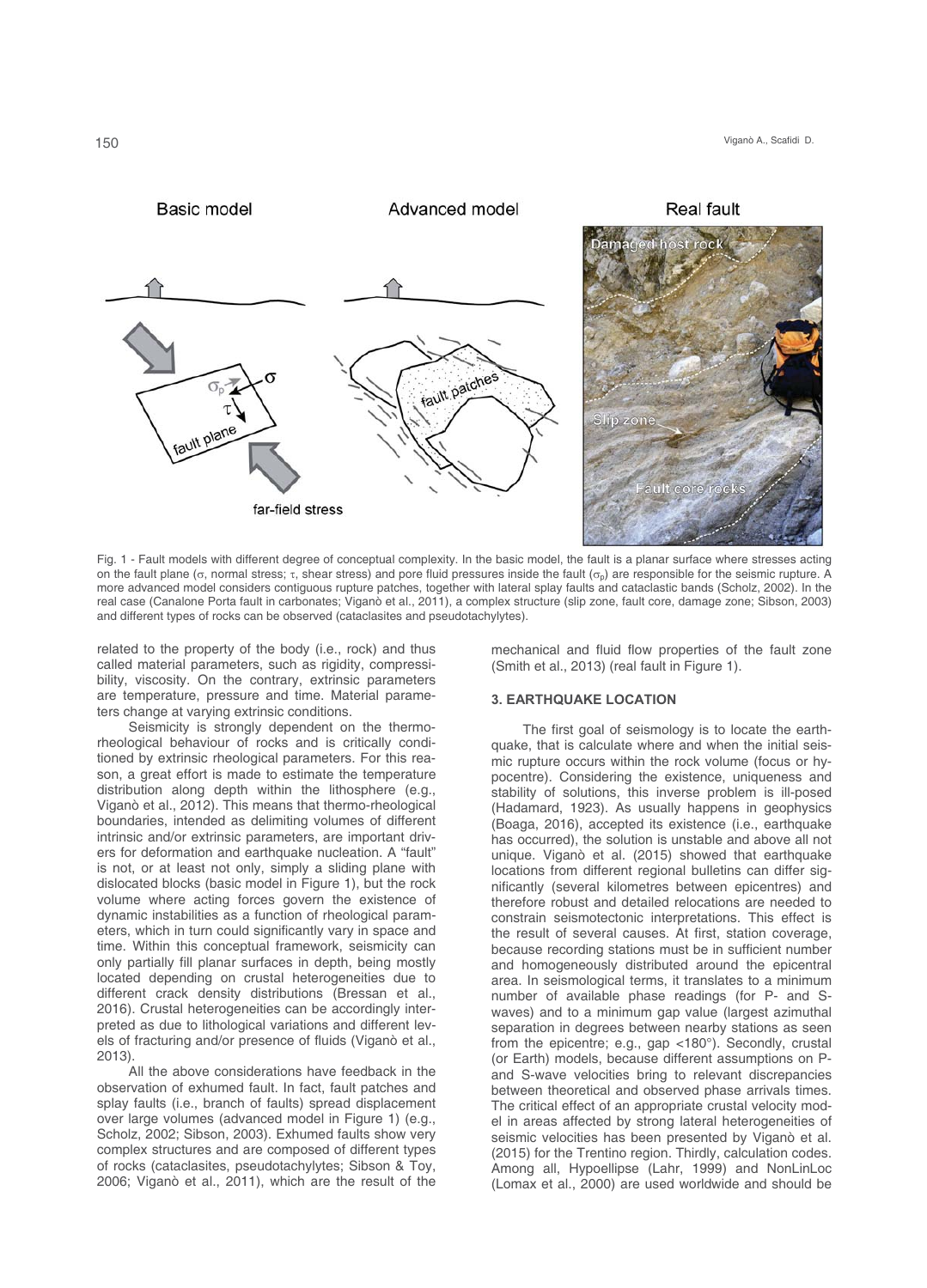

Fig. 2 - Examples of seismicity distribution, with location errors (red bars): hypocentres with small errors and not aligned (cross-section A-B), hypocentres with small errors and aligned (cross-section C-D), hypocentres with larger errors (cross-section E-F). TN, Trento.

mentioned because of the different mathematical approaches and consequent results (see discussion in Viganò et al., 2015).

Earthquake focal solutions are usually listed and grouped into seismic bulletins or earthquake catalogues. The computed hypocentral parameters include firstly the origin time, expressed as hour, minutes, seconds, and possibly hundredths of seconds, in UTC/GMT time (Coordinated Universal Time/Greenwich Mean Time). The focus is univocally located by Latitude, Longitude and depth, the last implicitly given not considering topography (positive downward, starting from 0 m a.s.l.). Magnitude, with explicit magnitude type (e.g., local magnitude  $M_L$ , duration magnitude  $M_D$ , moment magnitude MW, etc.), completes the initial set of parameters. However, parameters describing the solution quality are also necessary. They are often expressed as spatial maximum errors in kilometres (horizontal and vertical errors, ERH and ERZ) and temporal uncertainties in seconds (Root Mean Square travel-time residual, RMS) (Bormann, 2012). Additional parameters could be the number of phases used, or total covariance if probabilistic methods are applied (Lomax et al., 2000). Particular attention should be payed when historical catalogues are examined (Guidoboni et al., 2018; Rovida et al., 2019). Since numerical models cannot be obviously applied in this case, besides origin time and epicentral coordinates the most robust information is intensity (epicentral and/or maximum) instead of magnitude. Magnitude is usually inferred from intensity using empiri-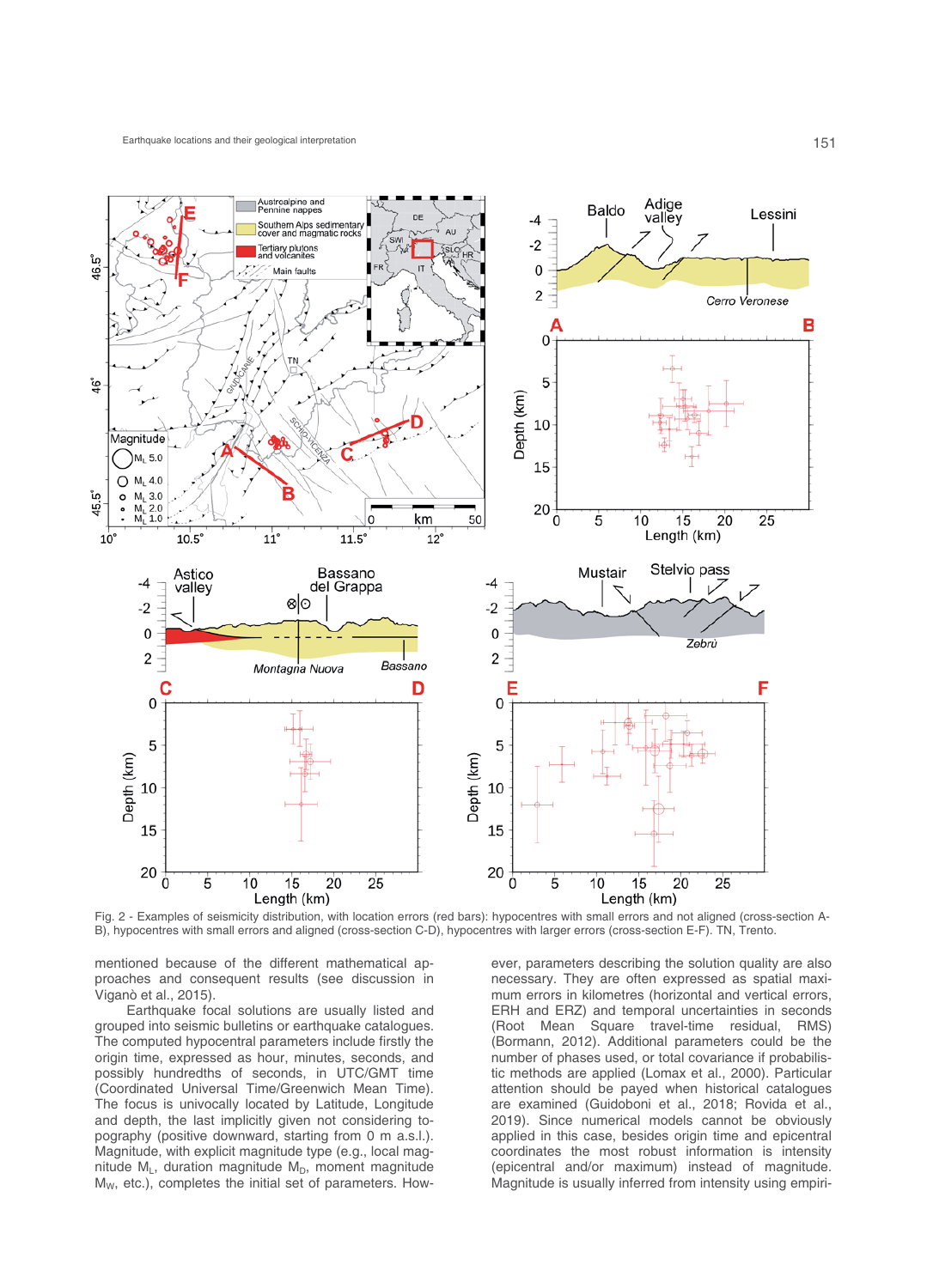cal formulae and expressed as equivalent magnitude based on macroseismic observations (M<sub>e</sub>; Guidoboni et al., 2019).

## **4. APPLICATION EXAMPLES**

In this section, some case studies about seismological data interpretation are presented. All of them concern the central-eastern Alps (NE Italy; map in Figure 2). As highlighted before, the interpretation of seismicity distribution needs a careful evaluation of location quality and errors. Figure 2 shows three cross-sections where three groups of hypocentres (data from Viganò et al., 2015) lead to different geological explanations, based on the variable level of data accuracy. In the first case, location errors are limited to a few kilometres and computed solutions at depth are very well constrained (cross section A–B of Figure 2). Despite this, hypocentres do not indicate clear alignments, suggesting the occurrence of a widespread deformation within a crustal body. As already discussed by Viganò et al. (2015), within this volume important earthquakes occur (e.g., 29 Oct 2011,  $M<sub>L</sub>$  4.4), which can be interpreted as due to local stress accumulation and the presence of two intersecting regional fault systems, the Giudicarie fold-andthrust belt and the Schio-Vicenza high-angle faults. In the second case, earthquake foci are vertically aligned along the Veneto Alpine front, in optimal agreement with the Montagna Nuova strike-slip fault (cross section C–D of Figure 2). Location accuracy is the same of the first case study. Both vertical alignment and relatively small errors thus allow a complete seismological/geological interpretation. In the third case, larger horizontal and vertical errors pose a limit in the geological interpretation (cross section E–F of Figure 2). In fact, it is not possible to undoubtedly distinguish between a volume-clustered seismicity and earthquakes filling a plane.

Viganò A., Scafidi, D.

Figure 3 shows the effect of different computational methods in quarry shot locations, but the following considerations can be extended also to seismicity. Using 1- D simplified velocity models and the HYPOELLIPSE code (Lahr, 1999) wrong locations at depth (i.e., imprecise) are achieved, with also unreliable minimal location errors (i.e., falsely accurate). In fact, computed errors do not permit to include the true shot locations (see numerical values in Table 1). In contrast, 3-D advanced velocity models and NonLinLoc probabilistic solutions (Lomax et al., 2000) are able to correctly locate the events and, despite the larger computed errors (given by the nonoptimal station coverage density), to obtain highly reliable solutions. In fact, unlike tectonic earthquakes, in this case location reliability can be directly evaluated considering the true shot locations. This application example shows that, firstly, location approaches must be fully expressed by authors in catalogues and fully understood by end-users to correctly use the given solutions. Secondly, smaller location errors do not necessarily mean better quality solutions. However, it should keep in mind



Fig. 3 - Map and cross-section of quarry shot locations (the area is about 10 kilometres NE of the city of Trento; cf. Figure 2), with solutions obtained using 1D (method 1, black dots; HYPOELLIPSE code; Lahr, 1999) and 3D velocity models (method 2, red stars; NonLinLoc code; Lomax et al., 2000). Location errors are also shown (black bars) (modified from Viganò et al., 2015).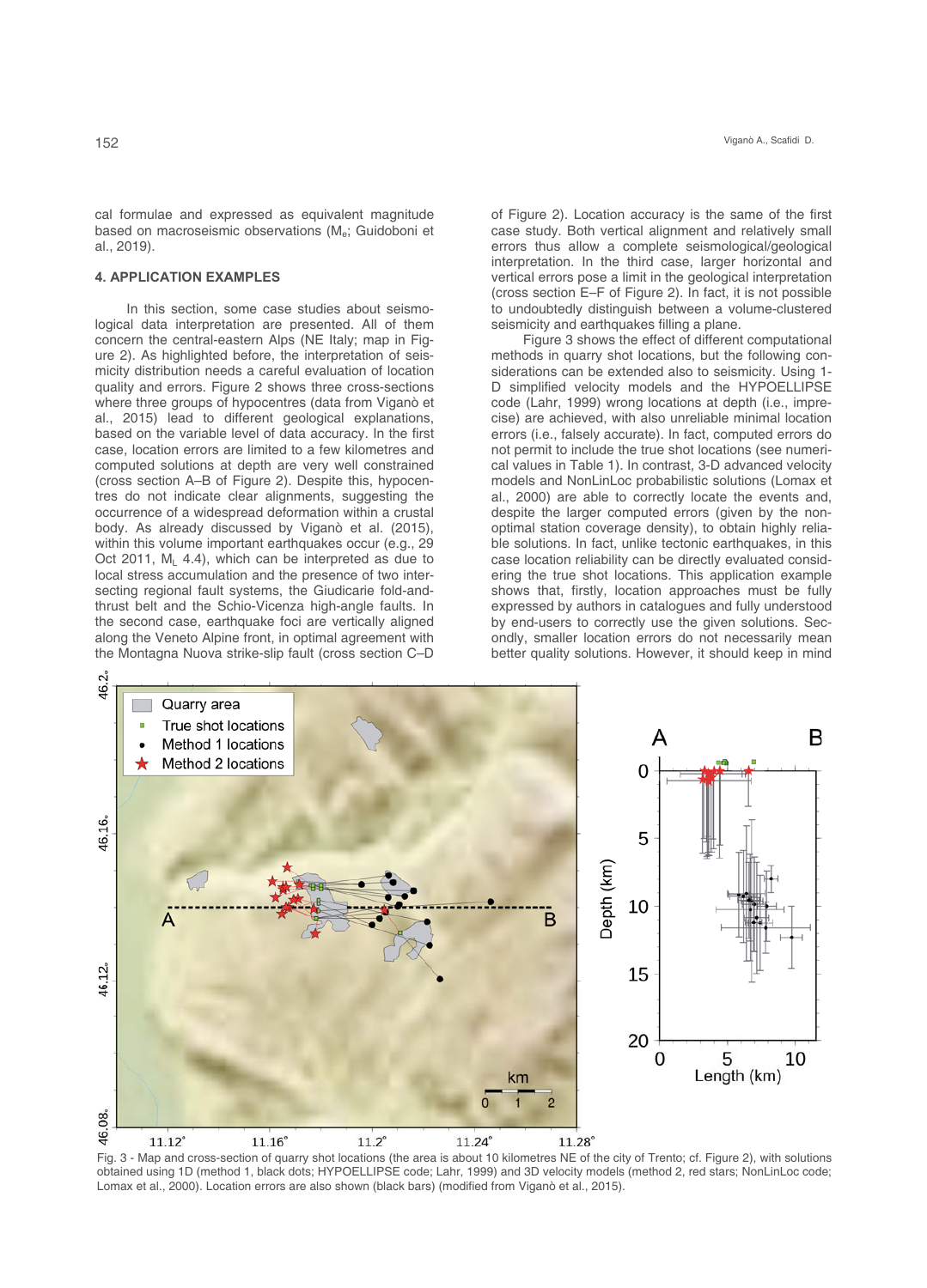| Location               | Time<br>(yyyy-mm-dd<br><b>HH:MM:SS.ss UTC)</b> | Latitude<br>(°N) | Longitude<br>(°E) | <b>Elevation</b><br>(m) | <b>ERH</b><br>(m) | <b>ERZ</b><br>(m) | <b>RMS</b><br>(s) | ML<br>$(\cdot)$ |  |
|------------------------|------------------------------------------------|------------------|-------------------|-------------------------|-------------------|-------------------|-------------------|-----------------|--|
| Fornace quarry shot    |                                                |                  |                   |                         |                   |                   |                   |                 |  |
| Real                   | 2013-01-25<br>~15:30                           | 46.133           | 11.211            | 790                     | 50                | 10                | ۰                 |                 |  |
| Computed<br>(method 1) | 2013-01-25<br>15:25:46.77                      | 46.121           | 11.227            | $-8000$                 | 500               | 1000              | 0.15              | $0.4 \pm 0.3$   |  |
| Computed<br>(method 2) | 2013-01-25<br>15:25:46.46                      | 46.139           | 11.205            | $-10$                   | 1200              | 2600              | 0.10              | $0.4 \pm 0.3$   |  |

| Cima Undici rockfall   |                           |        |        |         |      |       |                          |               |  |  |
|------------------------|---------------------------|--------|--------|---------|------|-------|--------------------------|---------------|--|--|
| Real                   |                           | 46.407 | 11.718 | 2150    | 100  | 100   | $\overline{\phantom{a}}$ | -             |  |  |
| Computed<br>(method 1) | 2016-07-07<br>05:06:22.44 | 46.408 | 11.676 | $-5100$ | 7400 | 99000 | .81                      | $1.9 \pm 0.3$ |  |  |
| Computed<br>(method 2) | 2016-07-07<br>05:06:20.66 | 46.405 | 11.693 | 3000    | 900  | 900   | 0.36                     | $1.9 \pm 0.3$ |  |  |

Tab. 1 - Real and computed locations for two events occurred at the Earth's surface (Fornace quarry shot and Cima Undici rockfall). "method 1" is given by HYPOELLIPSE code (Lahr, 1999) and 1-D velocity model; "method 2" is given by NonLinLoc code (Lomax et al., 2000) and 3-D velocity model. ERH, horizontal error; ERZ, vertical error; RMS, Root Mean Square; ML, local magnitude (with computed uncertainty).

that also advanced location methods (e.g., NonLinLoc) can unreliably locate earthquakes, if not well constrained due to all the considerations given above (e.g., station coverage, velocity model).

Similar considerations can be done for the location of another type of geological phenomena at the Earth's surface. The Cima Undici rockfall, which moved about 75,000  $m^3$  of limestones (Scafidi et al., 2018), can be properly located only if the most reliable computational method for the area is applied (Table 1). It should be also considered that seismic recordings related to landslides significantly differ from those of tectonic earthquakes, especially in terms of frequency content and duration. In fact, landslide spectrograms (i.e., spectra of frequencies at varying time) have a typical triangular shape, higher frequencies decay more rapidly, and the main energy content is usually found within a typical 1-5 Hz range (e.g., Dammeier et al., 2011; Provost et al., 2018). Also in the Cima Undici case study, a direct comparison between real and computed solutions can be performed. In contrast, since earthquake locations are necessarily given as they are and testing of the location procedure is not always possible (cf. Viganò et al., 2015), a complete and thoughtful analysis on data must be performed previously they are used and interpreted. Moreover, a complete check of available seismological data should be done by end-users, as a function of the geological phenomena they are dealing with. As an example, for landslides, a complete magnitude calculation (i.e., together with its computed, not broadly estimated, uncertainty value) is particularly important because crucial to apply regression curves on moved mass (Manconi et al., 2016).

### **5. DISCUSSION AND CONCLUSIONS**

The geological interpretation of seismological data is not straightforward (e.g., Barchi & Mirabella, 2009). Too simplistic interpretations can be given, considering

locations without discussing their precision and accuracy. As a typical example, the use of hypocentres (or even epicentres only) to infer the existence of a fault in depth or to demonstrate the present activity of a geologically-known tectonic structure. In general, a comprehensive analysis should firstly consider seismological data already available for the study area, in order to collect information and select the adequate database (Figure 4). As a very preliminary but not obvious consideration, the number of significant digits on location parameters must be evaluated. One degree of Latitude and Longitude, for example in the Trentino region (cf. Figure 2), measure about 111 and 78 km, respectively. So, three decimal digits for Latitude and Longitude degree values mean about 0.1 km in both the cases. Since location errors for earthquakes are typically larger than 1 km, a number of significant digits greater than 3 essentially does not make sense and is severely misleading. Geological interpreters must properly consider location coordinates with errors and, consequently, plot epicentral distributions. Similar considerations on significant digits should be clearly done also for all the other solutions parameters (i.e., depth, errors themselves, etc.). As mentioned before, it should be emphasized that seismic network configuration plays a crucial role in location solutions and their quality assessment. In particular, many parameters act jointly, such as the total number of stations and their epicentral distance, azimuthal gap, and the presence of at least one recording station relatively near the epicentre (e.g., Bondár et al., 2004; Tiira et al., 2016).

Then, a possibly complete identification of the geological phenomena should be done, with also the estimation of their uncertainties on, for example, mechanisms, driving factors and age (Figure 4). This leads to the core phase, where earthquake locations are used and interpreted. Assuming in-depth analyses on data, method and solution quality (for instrumental seismicity), any interpretation must be conceptually (i.e., within the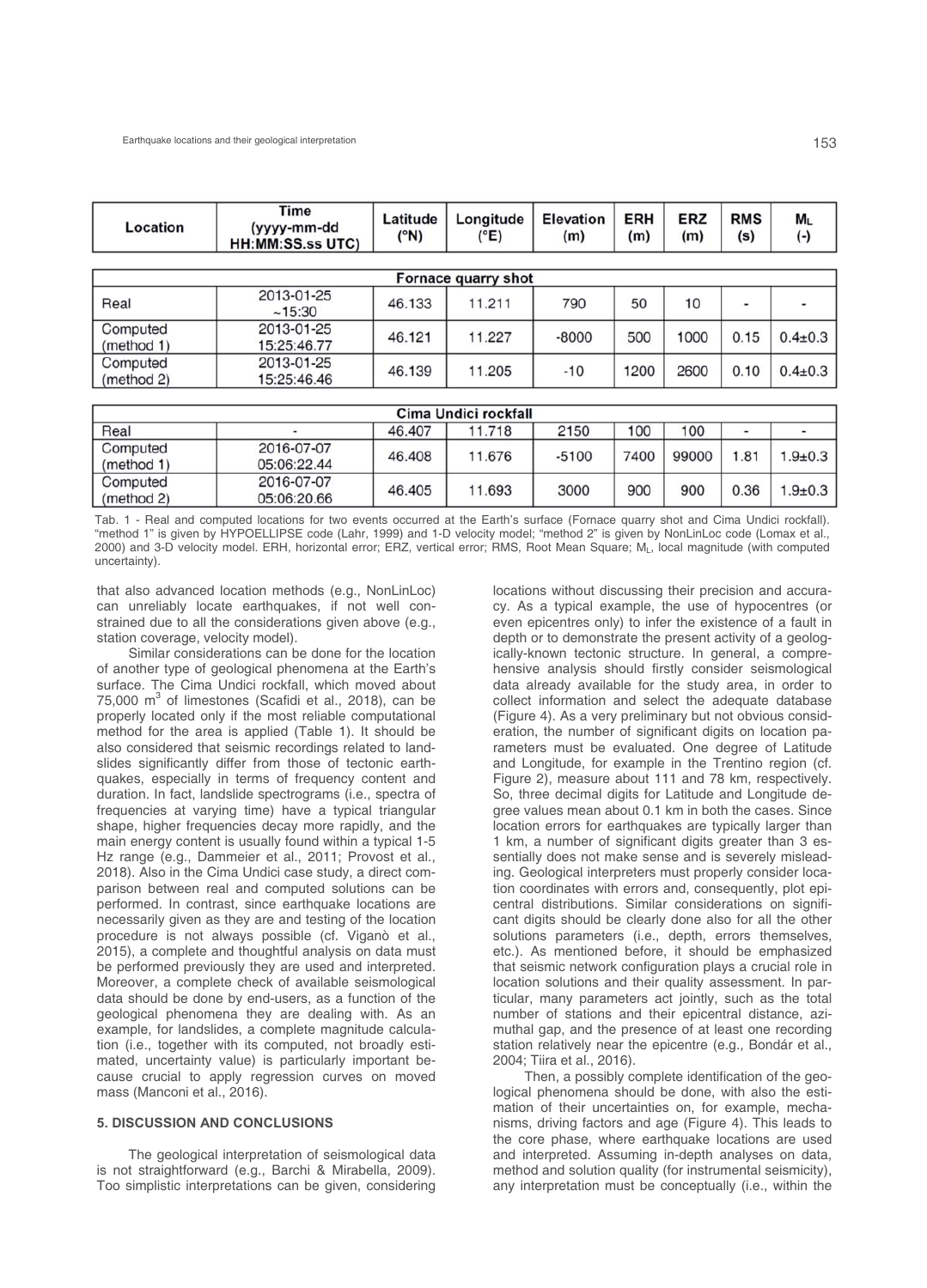Viganò A., Scafidi, D.



Fig. 4 - Comprehensive check-list for earthquake location data analysis and interpretation.

range of theoretical applicability) and quantitatively (i.e., within value uncertainties) consequential from seismological data. In other words, we must make sure that we do not let the data say what they cannot say.

Finally, data reliability concerns not only about precision and accuracy, but also completeness (Figure 4). As an example, if we would like to make a selection on historical seismicity for the central-eastern Alps to be compared to catastrophic landslides in this region (cf. Ivy-Ochs et al., 2017), we must consider the most complete catalogues (CFTI5Med by Guidoboni et al., 2018; CPTI15 vers. 2 by Rovida et al., 2019). If we uncritically plot epicentral coordinates from CFTI5Med and CPTI15 we obtain two different results. In the first case, we include the most relevant historical earthquake in southern Trentino (the "Middle Adige Valley" event, 1046 AD). In the second case, we completely miss it (the earthquake is listed but not completed with epicentral coordinates, due to specific choices in event selection). In conclusions, final remarks can be summarized as follows:

- A complete and appropriate use of earthquake locations is a difficult task, because both their calculation is an ill-posed inverse problem and their geological interpretation is not straightforward.
- Rheological theory on earthquake nucleation and realistic conceptual models of faults imply a careful analysis of seismicity datasets, in terms of data, method and solution quality, to assess their overall reliability.
- A comprehensive check-list for non-seismologists is able to support data interpretation, in order to better explain geological phenomena and avoid some commonly accepted critical points.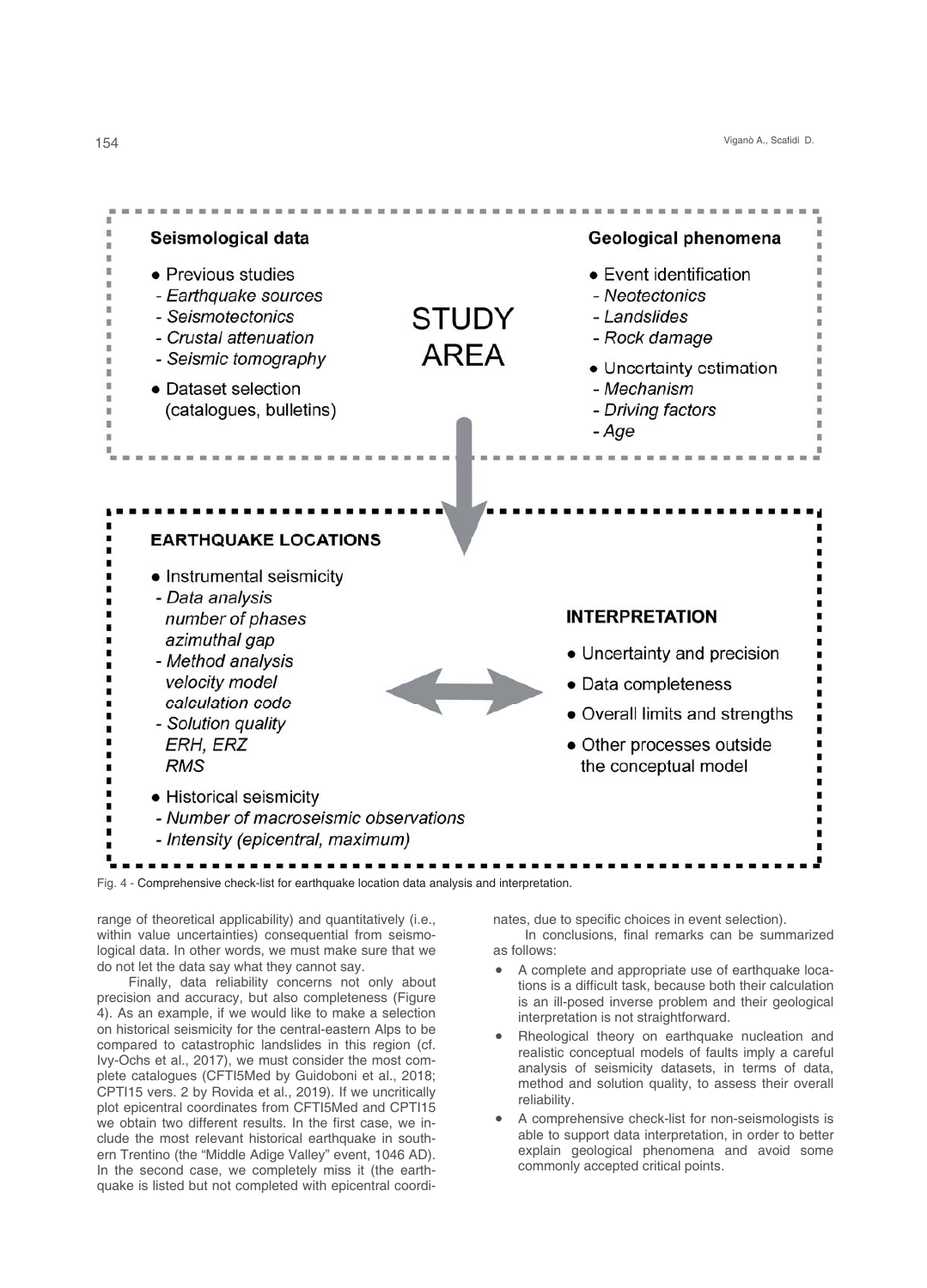#### **ACKNOWLEDGEMENTS**

Gianni Bressan is gratefully acknowledged for inspiring many considerations presented in this paper. We also thank J. Boaga and M. Ostermann for their helpful comments and suggestions.

### **REFERENCES**

- Avital M., Kamai R., Davis M., Dor O. (2018) The effect of alternative seismotectonic models on PSHA results - a sensitivity study for two sites in Israel. Natural Hazards and Earth System Sciences, 18, 499-514.
- Barchi M.R., Mirabella F. (2009) The 1997-98 Umbria-Marche earthquake sequence: "Geological" vs. "seismological" faults. Tectonophysics, 476, 170- 179.
- Boaga J. (2016) The ill-posed problem in geophysics. Atti del Workshop in Geofisica, 3-4 dicembre 2015, Rovereto, 3-12.
- Boncio, P., Pizzi A., Brozzetti F., Pomposo G., Lavecchia G., Di Naccio D. (2010) - Coseismic ground deformation of the 6 April 2009 L'Aquila earthquake (central Italy,  $M_w$ 6.3). Geophysical Research Letters, 37. Doi: 10.1029/2010GL042807
- Bondár I., Myers S.C., Engdahl E.R., Bergman E.A. (2004) - Epicentre accuracy based on seismic net-
- work criteria. Geophysical Journal International, 156, 483-496.
- Bormann P. (2012) New Manual of Seismological Observatory Practice (NMSOP-2), IASPEI. GFZ German Research Centre for Geosciences, Potsdam. http://nmsop.gfz-potsdam.de
- Bressan G., Ponton M., Rossi G., Urban S. (2016) Spatial organization of seismicity and fracture pattern in NE Italy and W Slovenia. Journal of Seismology, 20, 511-534.
- Chiarabba C., De Gori P., Mele F.M. (2015) Recent seismicity of Italy: active tectonics of the central Mediterranean region and seismicity rate changes after the  $M_W$  6.3 L'Aquila earthquake. Tectonophysics, 638, 82-93.
- Dammeier F., Moore J.R., Haslinger F., Loew S. (2011) - Characterization of alpine rockslides using statistical analysis of seismic signals. Journal of Geophysical Research, Earth Surface, 116. Doi: 10.1029/2011JF002037
- Gischig V., Preisig G., Eberhardt E. (2016) Numerical investigation of seismically induced rock mass fatigue as a mechanism contributing to the progressive failure of deep-seated landslides. Rock Mechanics and Rock Engineering, 49, 2457-2478.
- Guidoboni E., Ferrari G., Mariotti D., Comastri A., Tarabusi G., Sgattoni G., Valensise G. (2018) - CFTI5Med, Catalogo dei Forti Terremoti in Italia (461 a.C.-1997) e nell'area Mediterranea (760 a.C.- 1500). Istituto Nazionale di Geofisica e Vulcanologia (INGV)

Doi: 10.6092/ingv.it-cfti5

Guidoboni E., Ferrari G., Tarabusi G., Sgattoni G., Comastri A., Mariotti D., Ciuccarelli C., Bianchi M. G., Valensise G. (2019) - CFTI5Med, the new re-

 lease of the catalogue of strong earthquakes in Italy and in the Mediterranean area. Scientific Data, 6:80.

Doi: 10.1038/s41597-019-0091-9

- Hadamard J. (1923) Lectures on Cauchy's problem in linear partial differential equations. Dover Phoenix editions. Dover Publications, New York, pp. 22.
- Ivy-Ochs S., Martin S., Campedel P., Hippe K., Alfimov V., Vockenhuber C., Andreotti E., Carugati G., Pasqual D., Rigo M., Viganò A. (2017) - Geomorphology and age of the Marocche di Dro rock avalanches (Trentino, Italy). Quaternary Science Reviews, 169, 188-205.
- John T., Medvedev S., Rüpke L.H., Andersen T.B., Podladchikov Y.Y., Austrheim H. (2009) - Generation of intermediate-depth earthquakes by selflocalizing thermal runaway. Nature Geoscience, 2, 137-140.
- Kanamori H., Rivera L. (2006) Energy partitioning during an earthquake. In: Abercrombie R., McGarr A., Di Toro G., Kanamori H. (Eds.) Earthquakes: radiated energy and the physics of faulting. Geophysical Monograph, 170, 3-13.
- Keefer D.K. (1984) Landslides caused by earthquakes. Geological Society of America Bulletin, 95, 406- 421.
- Lahr J.C. (1999) HYPOELLIPSE: a computer program for determining local earthquake hypocentral parameters, magnitude, and first-motion pattern (Y2K compliant version). U.S.G.S. Open File Report 99- 23, pp. 116.
- Livio F.A., Berlusconi A., Zerboni A., Trombino L., Sileo G., Michetti A.M., Rodnight H., Spötl C. (2014) - Progressive offset and surface deformation along a seismogenic blind thrust in the Po plain foredeep (Southern Alps, Northern Italy). Journal of Geophysical Research, Solid Earth, 119, 7701-7721.
- Lomax A., Virieux J., Volant P., Berge-Thierry C. (2000) - Probabilistic earthquake location in 3D and layered models: introduction of a Metropolis–Gibbs method and comparison with linear locations. In: Thurber C. H., Rabinowitz N. (Eds.) Advances in seismic event location. Kluwer, Amsterdam, 101- 134.
- Lu Y., Waldmann N., Alsop G.I., Marco S. (2017) Interpreting soft sediment deformation and mass transport deposits as seismites in the Dead Sea depocenter. Journal of Geophysical Research, Solid Earth, 122, 8305-8325.
- Manconi A., Picozzi M., Coviello V., De Santis F., Elia L. (2016) - Real-time detection, location, and characterization of rockslides using broadband regional seismic networks. Geophysical Research Letters, 43, 6960-6967.
- Morasca P., Massa M., Laprocina E., Mayeda K., Phillips S., Malagnini L., Spallarossa D., Costa G., Augliera P. (2010) - Improved 2-D attenuation analysis for Northern Italy using a merged dataset from selected regional seismic networks. Journal of Seismology, 14, 727-738.
- Provost F., Malet J.-P., Hibert C., Helmstetter A., Radiguet M., Amitrano D., Langet N., Larose E., Abancó C., Hürlimann M., Lebourg T., Levy C., Le